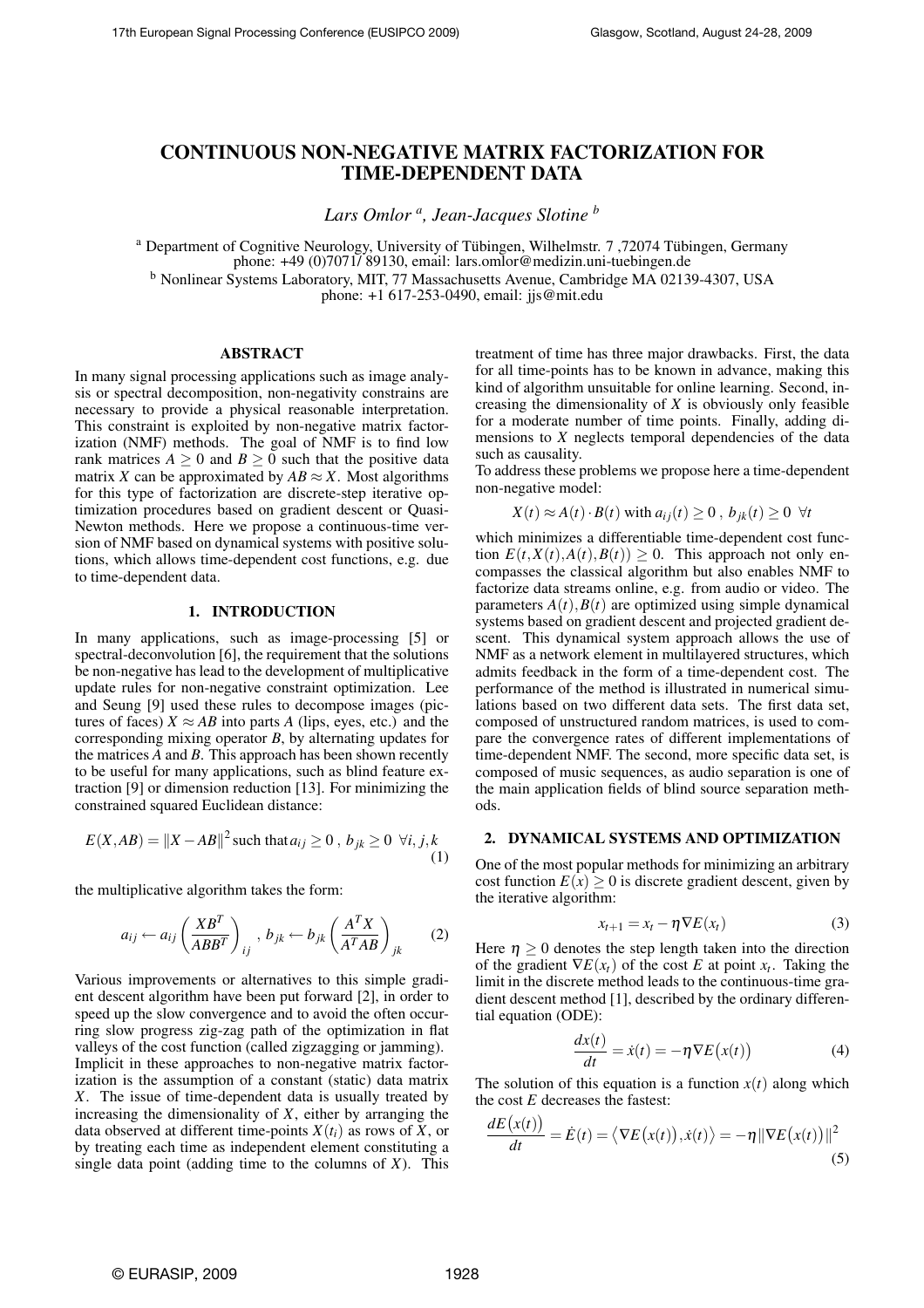Thus, following the smooth solution  $x(t)$  leads to a stationary point of *E*. The idea can be adjusted for constrained optimization, leading to the projected gradient descent method:

$$
\dot{x}(t) = P_C\bigg(x(t) - \eta \nabla E\big(x(t)\big)\bigg) - x(t) \tag{6}
$$

where *P<sup>C</sup>* denotes the projection onto the set of constraints *C*  $(e.g. P_C(x(t)) = \max(x(t),0)) =: (x(t))_+$  for  $C = \mathbb{R}_+$ .

One of the major advantages of this continuous treatment is the fact that these methods can be easily adjusted to the case of (explicit or implicit) time-dependent cost functions  $E =$  $E(t,x)$ .

#### 2.1 Continuous gradient descent for NMF

In the case of classical NMF, neither the cost function *E* nor the data *X* are seen as time dependent. However the factorization parameters *A*,*B* can be obtained as limit points of trajectories  $A(t) = (a_{ij}(t))_{ij}, B(t) = (b_{jk}(t))_{ik}$  satisfying the ODE (4):

$$
\dot{a}_{ij}(t) = -\eta_{ij} \frac{\partial E}{\partial a_{ij}(t)}, \ \dot{b}_{jk}(t) = -\tilde{\eta}_{jk} \frac{\partial E}{\partial b_{jk}(t)} \tag{7}
$$

In the following the explicit notation of time dependency  $a_{ij}(t)$ ,  $b_{jk}(t)$  is dropped, as the variables  $a_{ij}$ ,  $b_{jk}$  are always assumed to be possibly dependent on time. The idea behind the multiplicative update rules (2) is to choose special step lengths (gains)  $\eta_{ij}$ ,  $\tilde{\eta}_{jk}$  equal to the diagonally rescaled variables [9]. In particular this implies that independent of *E* the step lengths have the form  $\eta_{ij} = a_{ij} \eta'_{ij}$ ,  $\tilde{\eta}_{jk} = b_{ij} \tilde{\eta}'_{jk}$  with arbitrary rests  $\eta'_{ij}, \tilde{\eta}'_{jk} \geq 0$ . For such a choice of parameters it is a priori unclear whether the new step lengths are positive  $(a_{ij}, b_{ij}$  could assume negative values). Yet assuming the special step lengths, we get for  $a_{ij}$  (and similarly for  $b_{jk}$ ):

$$
\dot{a}_{ij} = -a_{ij} \eta'_{ij} \frac{\partial E}{\partial a_{ij}} \Rightarrow \frac{\dot{a}_{ij}}{a_{ij} \neq 0} \frac{\dot{a}_{ij}}{a_{ij}} = -\eta'_{ij} \frac{\partial E}{\partial a_{ij}}
$$

$$
\Rightarrow a_{ij} = \pm a_{ij}(t_0) \exp\left(\int_{t_0}^t -\eta'_{ij} \frac{\partial E}{\partial a_{ij}}\right)
$$
(8)

Thus, if  $a_{ij}(t_0) = 0$ ,  $b_{ik}(t_0) = 0$ , then the solution vanishes for all  $t > t_0$ . As any solution is continuous, non-negative initialvalues guaranty  $a_{ij} \geq 0$  and  $b_{jk} \geq 0$ . It follows from equation (5) that the total time derivative  $\dot{E} \leq 0$ , and thus system (7) indeed minimizes the cost *E*.

As an illustration, consider for instance Euclidean cost (1):

$$
E = ||X - A(t)B(t)||^2 \Rightarrow \frac{\partial E}{\partial A(t)} = 2(A(t)B(t)B^{T}(t) - XB^{T}(t))
$$

To obtain the full diagonally rescaled step length we set  $\eta_{ij}^{'}$  =  $\frac{1}{(ABB^T)_{ij}(t)} \ge 0$  (the equation for  $\dot{b}_{jk}$  is analog)

$$
\dot{a}_{ij} = -\frac{a_{ij}}{(ABB^T)_{ij}(t)} \frac{\partial E}{\partial a_{ij}} \n= -a_{ij} + a_{ij} * \left( \frac{XB^T(t)}{A(t)B(t)B^T(t)} \right)_{ij}
$$
\n(9)

#### *2.1.1 Explicit time-dependent cost function*

The most general case of cost function *E* we consider here can be both explicitly dependent on time, and implicitly dependent on time due to time dependent data  $X = X(t)$ . For notational convenience the implicit dependency can be incorporated into the explicit time dependency, i.e.,  $E =$  $E(t, X(t), A(t)B(t)) = E(t, A(t)B(t))$ . In this notation the partial derivative  $\frac{\partial E}{\partial t}$  denotes the partial derivative of *E* with respect to the first variable (time) and thus is a composite term including the derivative with respect to the data. Now considering the total time-derivative  $\dot{E} = \frac{dE}{dt}$ :

$$
\dot{E} = \frac{\partial E}{\partial t} + \left[ \sum_{ij} \left( \frac{\partial E}{\partial a_{ij}} \right) \dot{a}_{ij} + \sum_{jk} \left( \frac{\partial E}{\partial b_{jk}} \right) \dot{b}_{jk} \right]
$$

it is clear that the simple gradient descent (7) needs to be adjusted, since only the last term in the brackets can be guaranteed to be negative. However equation (5) implies that the absolute value of  $\vartheta$  is dependent on the chosen step size  $\eta$ . Thus it is possible to change  $\eta$  exactly in a way that the new negative term additively compensates  $-|\frac{\partial E}{\partial t}|$ . This adjusted system is given by the formulas:

$$
\dot{a}_{ij} = -a_{ij} \frac{\partial E}{\partial a_{ij}} \left[ \eta_{ij} + \frac{\left( (\frac{\partial E}{\partial t})_+ + \beta E \right)}{\sum_{ij} \left( \frac{\partial E}{\partial a_{ij}} \right)^2 a_{ij} + \sum_{jk} \left( \frac{\partial E}{\partial b_{jk}} \right)^2 b_{jk} + \varepsilon} \right]
$$
\n
$$
\dot{b}_{jk} = -b_{jk} \frac{\partial E}{\partial b_{jk}} \left[ \tilde{\eta}_{jk} + \frac{\left( (\frac{\partial E}{\partial t})_+ + \beta E \right)}{\sum_{ij} \left( \frac{\partial E}{\partial a_{ij}} \right)^2 a_{ij} + \sum_{jk} \left( \frac{\partial E}{\partial b_{jk}} \right)^2 b_{jk} + \varepsilon} \right] \tag{10}
$$

The parameter  $\varepsilon$  is a regularization term preventing a division by zero in the case of zero denominator above. In practice the influence of noise prevents the gradients  $\frac{\partial E}{\partial a_{ij}}$  and  $\frac{\partial E}{\partial b_{jk}}$ from vanishing. Furthermore  $A$ ,  $B$  are only zero if  $X = 0$  or  $A_0 = 0, B_0 = 0$ . Thus  $\varepsilon$  can usually be chosen very small, so it has only negligible influence on the convergence. Since the step size in (10) was exactly chosen to compensate the partial time-derivative, negative total time-derivative of the cost function  $\dot{E}$  is now easy to prove in the limit  $\varepsilon = 0$ :

$$
\dot{E} = \frac{\partial E}{\partial t} - \sum_{ij} \eta_{ij} \left( \frac{\partial E}{\partial a_{ij}} \right)^2 a_{ij} - \sum_{jk} \tilde{\eta}_{jk} \left( \frac{\partial E}{\partial b_{jk}} \right)^2 b_{jk}
$$

$$
- \left( \frac{\partial E}{\partial t} \right)_+ - \beta E \le -\beta E \tag{11}
$$

Note that the solutions of the modified system (10) are also positive, which follows from the same argument as for the original system (7). Inequality (11) implies that (disregarding numerical difficulties) in theory, the cost function should decrease exponentially with exponent  $\beta$ , which is the reason this parameter was introduced.

#### 2.2 Projected gradient descent

Due to the inherent non-negativity constraint in NMF it seems more natural to use the projected gradient (6) instead of the simple gradient method. This replaces the differential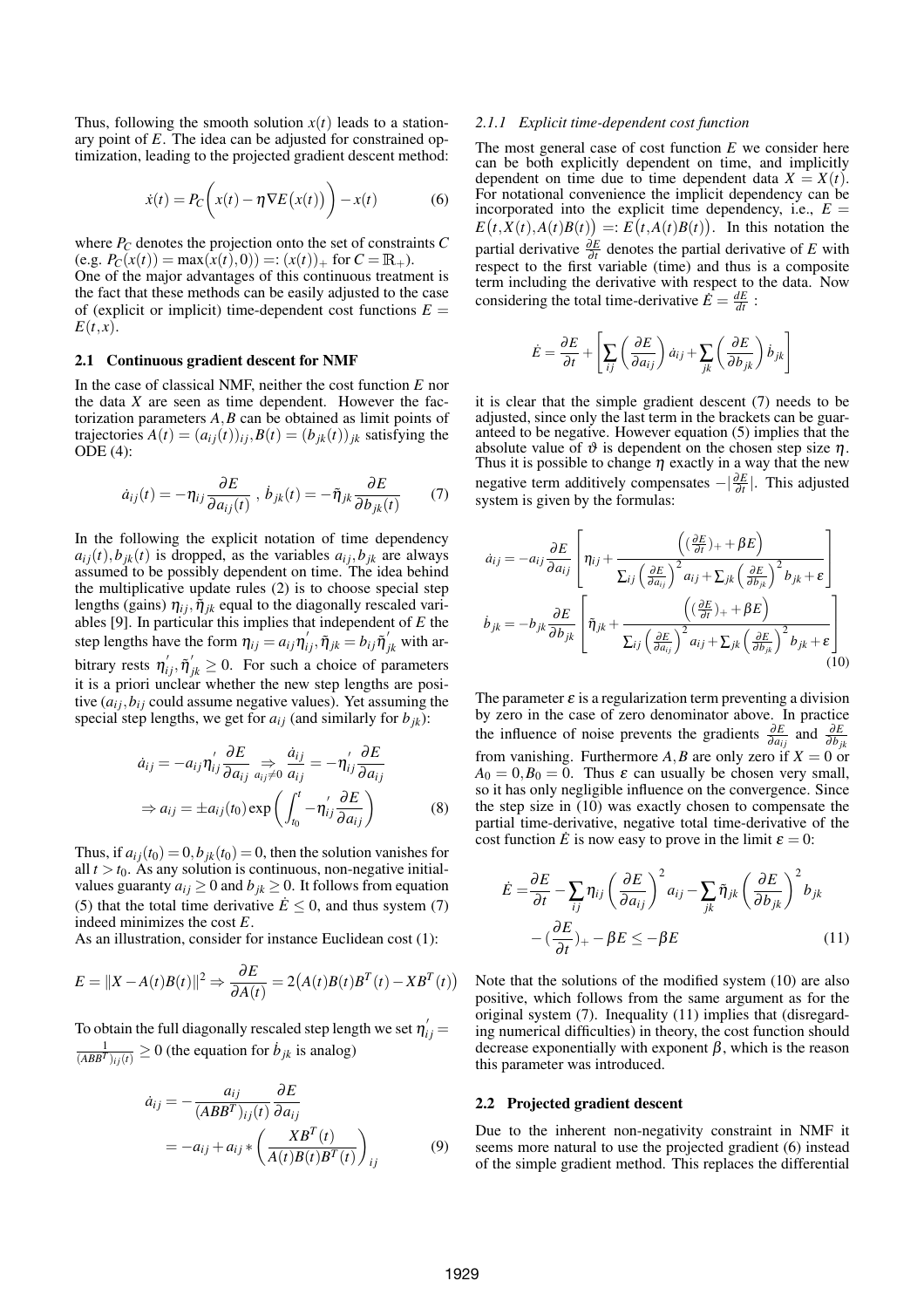equations (7,8) with the new system:

$$
\dot{a}_{ij} = \left(a_{ij} - \mu_{ij} \frac{\partial E}{\partial a_{ij}}\right)_{+} - a_{ij}
$$
\n
$$
\dot{b}_{jk} = \left(b_{jk} - v_{jk} \frac{\partial E}{\partial b_{jk}}\right)_{+} - b_{jk}
$$
\n(12)

Going back to the example of Euclidean cost (1), the same choice of step lengths  $\mu_{ij} = \frac{a_{ij}}{(ARR)^2}$  $\frac{a_{ij}}{(ABB^T)_{ij}}$  as before results in:

$$
\dot{a}_{ij} = \left( a_{ij} * \left( \frac{XB^{T}(t)}{A(t)B(t)B^{T}(t)} \right)_{ij} \right)_{+} - a_{ij}
$$

Thus, if the solution of the projected gradient system is positive, this coincides with the result of the simple gradient descent (9). Thus the projected gradient can indeed be seen as the more general method. The positivity of the solution of (12) follows immediately from

$$
\dot{a}_{ij} \geq -a_{ij} , \, \dot{b}_{jk} \geq -b_{jk}.
$$

Similar to the gradient descent case this implies  $\dot{E} \leq 0$ , as can be seen from:

$$
\left(\frac{\partial E}{\partial a_{ij}}\right) \dot{a}_{ij} = \begin{cases} -\mu_{ij} \left(\frac{\partial E}{\partial a_{ij}}\right)^2 \le 0 & \text{if } \mu_{ij} \left(\frac{\partial E}{\partial a_{ij}}\right) \le a_{ij} \\ -a_{ij} \left(\frac{\partial E}{\partial a_{ij}}\right) \le 0 & \text{if } 0 \le a_{ij} \le \mu_{ij} \left(\frac{\partial E}{\partial a_{ij}}\right) \end{cases}
$$

and the analogous computation for  $\left(\frac{\partial E}{\partial h}\right)$  $\frac{\partial E}{\partial b_{jk}}\Big)$   $\dot{b}_{jk}$ .

## *2.2.1 Explicit time-dependent cost function*

For explicit time-dependent cost functions the projected gradient method can be adjusted in the same manner as the gradient descent. In order to prove that the adjusted (increased) step sizes:

$$
\tilde{\mu}_{ij} = \mu_0 + \frac{(\frac{\partial E}{\partial t})_+}{\sum\limits_{\substack{\frac{\partial E}{\partial a_{ij}} \le 0}} \left(\frac{\partial E}{\partial a_{ij}}\right)^2 + \sum\limits_{\substack{\frac{\partial E}{\partial b_{jk}} \le 0}} \left(\frac{\partial E}{\partial b_{jk}}\right)^2 + \varepsilon}
$$
\n
$$
\tilde{v}_{jk} = v_0 + \frac{(\frac{\partial E}{\partial t})_+}{\sum\limits_{\substack{\frac{\partial E}{\partial a_{ij}} \le 0}} \left(\frac{\partial E}{\partial a_{ij}}\right)^2 + \sum\limits_{\substack{\frac{\partial E}{\partial b_{jk}} \le 0}} \left(\frac{\partial E}{\partial b_{jk}}\right)^2 + \varepsilon}
$$
\n(13)

compensate the term <sup>∂</sup>*<sup>E</sup>* ∂*t* we need to define the following sets of indices:

$$
I_1 := \left\{ ij \mid 0 \le \tilde{\mu}_{ij} \left( \frac{\partial E}{\partial a_{ij}} \right) \le a_{ij} \right\}
$$
  
\n
$$
I_2 := \left\{ jk \mid 0 \le \tilde{v}_{ij} \left( \frac{\partial E}{\partial b_{jk}} \right) \le b_{jk} \right\}
$$
  
\n
$$
I_3 := \left\{ ij \mid \frac{\partial E}{\partial a_{ij}} \le 0 \right\}, I_4 := \left\{ jk \mid \frac{\partial E}{\partial b_{jk}} \le 0 \right\}
$$
  
\n
$$
I_5 := \left\{ ij \mid a_{ij} \le \tilde{\mu}_{ij} \left( \frac{\partial E}{\partial a_{ij}} \right) \right\}, I_6 := \left\{ jk \mid b_{jk} \le \tilde{v}_{jk} \left( \frac{\partial E}{\partial b_{jk}} \right) \right\}
$$

Now

$$
\dot{E} = \frac{\partial E}{\partial t} + \sum_{ij} \left( \frac{\partial E}{\partial a_{ij}} \right) \dot{a}_{ij} + \sum_{jk} \left( \frac{\partial E}{\partial b_{jk}} \right) \dot{b}_{jk}
$$
\n
$$
= \frac{\partial E}{\partial t} - \sum_{I_1} \tilde{\mu}_{ij} \left( \frac{\partial E}{\partial a_{ij}} \right)^2 - \sum_{I_2} \tilde{v}_{jk} \left( \frac{\partial E}{\partial b_{jk}} \right)^2 - \sum_{I_5} a_{ij} \left( \frac{\partial E}{\partial a_{ij}} \right)
$$
\n
$$
- \sum_{I_6} b_{jk} \left( \frac{\partial E}{\partial b_{jk}} \right) - \sum_{I_3} \tilde{\mu}_0 \left( \frac{\partial E}{\partial a_{ij}} \right)^2 - \sum_{I_3} \tilde{v}_0 \left( \frac{\partial E}{\partial b_{jk}} \right)^2
$$
\n
$$
- \left( \frac{\partial E}{\partial t} \right)_+ \leq 0.
$$

The cumbersome splitting in these subsets is necessary as only  $I_3$  and  $I_4$  are independent of  $\tilde{\mu}_{ij}$  and  $\tilde{v}_{ik}$ . Thus the new step sizes are larger than the minimal step sizes compensating <sup>∂</sup>*<sup>E</sup>* ∂*t* .

## 3. NUMERICAL SIMULATIONS

For the numerical solution of ODEs quite a zoo of different methods are available [4], depending on the special type of equation and the goal accuracy. One of the most straightforward methods is the simple Euler approximation, which replaces the differential in (4,6) with the finite difference quotient, resulting in the discrete (projected) gradient descent (3). Applying this approximation to the Euclidean cost example (9) results in the classical iterative NMF update rules (2), with the sole difference that *A*,*B* are updated as one block instead of alternatingly. This use of the discrete NMF algorithm provides a baseline in the numerical experiments, as it (almost) coincides with the classical algorithm. Since the Euler method is known to be inaccurate and numerically unstable, for all other simulations the four-point Adams-Bashforth method with variable step size was used [4]. If only the limit point of the optimization procedure is of interest, faster integration schemes can be employed [3].

The first test data set consists of twenty, fast changing unstructured nonnegative matrices  $X \in \mathbb{R}^{100 \times 200}$ , i.e. *X* was constructed as the product of uniformly distributed random positive matrices  $A \in \mathbb{R}^{100 \times 3}_+$  and  $B \in \mathbb{R}^{3 \times 200}_+$  times a fast changing sinusoid:

$$
X(t) = (1.5 + \sin(t))X = (1.5 + \sin(t))A*B
$$

The second and third data set consists of spectrograms:

$$
S_{\omega}(t) = \left| \int e^{-2\pi \mathrm{i}t \omega} s(t')h(t'-t)dt' \right|^2
$$

computed from musical instrument recordings  $s(t')$  taken from the music database described in [16], which mainly consists of sound samples excerpted from classical music CD recordings. For a short window the spectrogram  $S_{\omega}(t)$  can be interpreted as the vector of local frequency intensities at time *t*, and thus is numerically a time-dependent vector with nonnegative entries. The spectrogram is computed from the mean of both stereo-channels with a short hamming-window *h* of length approximately 100*ms*. All signals are sampled at 11025*Hz*.

For the second data set, the data matrix  $X(t) \in \mathbb{R}^{108 \times 1024}_{+}$  is composed of the power spectra of all 108 recordings (12 instruments with nine examples each) included in the database.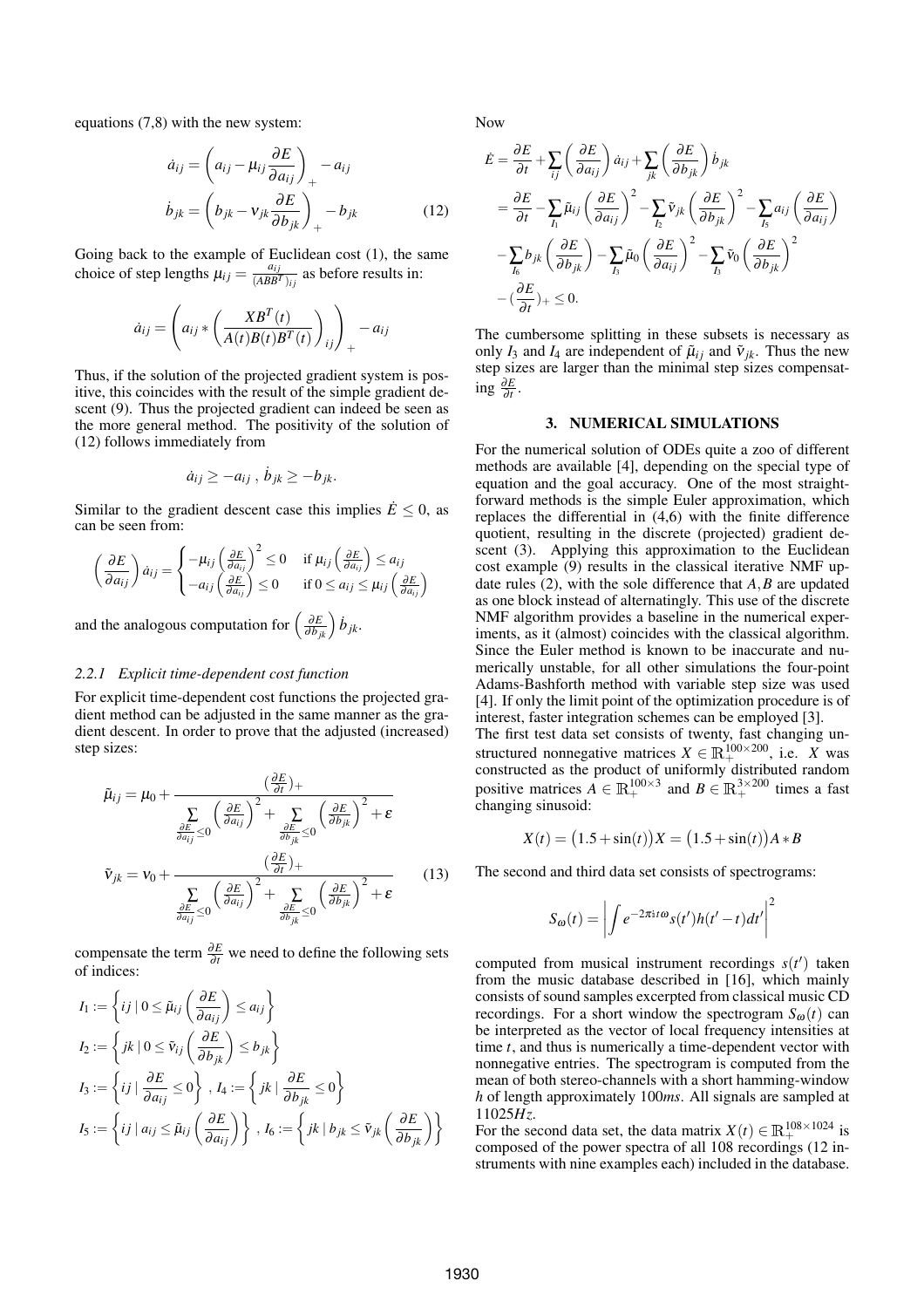Finally, for the third test data set, signals from two different instruments (clarinet-violin)  $s_i(t)$  are mixed with timevarying weights  $a_{ij}(t)$  to form linear  $2 \times 2$  mixtures  $m_i$  given by:

$$
m_i(t) = \sum_j a_{ij}(t) s_j(t)
$$

The random weight functions  $a_{ij}(t)$  have fixed autocorrelation to ensure that they are sufficiently smooth, i.e., their change in the examined 100*ms* window is insignificant but their overall variation is not negligible. From the power spectra of the two mixtures two components are extracted, and compared to the power spectra of the original data.

#### 3.1 Results

### *3.1.1 Fast changing unstructured data*

Figure 1 shows the average convergence rate for both gradient descent methods (4,6) used with Euclidean cost function. The convergence rate is measured as the logarithm of the normalized error:  $\mathbf{r}$ 

$$
\log\left(Q(X(t),A(t)B(t))\right) := \log\left(\frac{\|X(t) - A(t)B(t)\|}{\|X(t)\|}\right)
$$

Both the average convergence (lines in figure 1) and the standard deviation (shaded areas in 1) are computed from twenty random examples  $X(t)$ . The systems that correct for the



Figure 1: Average convergence (lines) and standard deviation (shaded area) for the uncorrected system (9) and the corrected system (10). The dotted line shows the performance of the discrete NMF update rules (Euler approximation) given the time dependent data  $X(t)$ ,  $t = 1, 2, \ldots$ 

temporal derivative  $\frac{\partial E}{\partial t}$  outperform their uncorrected counterparts, as expected from their increased step size. In addition the projected gradient descent method have a slightly increased convergence rate compared to the systems with steps equal to the discrete non-negative matrix factorization. The slightly erratic behavior of the corrected projected gradient method is a reflection of the aggressive choice of step length (13). To smooth the convergence behavior smaller step increases can be used, but their theoretical derivation involves the solution of an implicit problem as the set of indices  $I_1, I_2$ also depend on the step sizes.

#### *3.1.2 Music data*

Figure 2 shows the factorization performance of both approaches (4) and (6), measured by logarithm of the normal-¢ proacnes (4) and (6), measured by logarithm of the normal-<br>ized approximation error  $log(Q(t))$  for the complete music data set.

The smaller difference between the two solutions compared with the fast time changing case, can be explained by the fact that for music:

$$
\left(\frac{\partial E}{\partial t}\right)_+ \ll \sum_{ij} \left(\frac{\partial E}{\partial a_{ij}}\right) \dot{a}_{ij} + \sum_{jk} \left(\frac{\partial E}{\partial b_{jk}}\right) \dot{b}_{jk}
$$

As a baseline Figure 2 also includes the average performance of the discrete update rules (2), i.e. the Euler approximation. The performance of this approximation depends heavily on the variation of the data between time steps, with good convergence for slow change and very erratic behavior for large differences.

The time-averaged approximation performance is  $Q_{\text{proj. grad}} = 0.163$ ,  $Q_{\text{grad}} = 0.1868$  for the corrected projected gradient and corrected gradient systems respectively as well as  $0.164 = Q_{\text{proj. grad}}$ ,  $0.1868 = Q_{\text{grad}}$  for the uncorrected systems. The baseline discrete time NMF achieves  $Q_{NMF} = 0.472$ .



Figure 2: Approximation quality for the (un)corrected solutions for the first second of the music data in comparison to the average performance of discrete NMF.

#### *3.1.3 Time-dependent two by two mixtures*

Judging mathematically the quality of sound separation is a nontrivial problem and a variety of measures have been proposed [14]. However most of these measures are hard to interpret and compare. Here we use simple correlation. Specifically, the similarity between the extracted spectra  $s_{\omega_{1,2}}(t)$ and the original music spectra  $p_{\omega_{1,2}}(t)$  is measured by the Pearson correlation coefficient  $c_{ij} = \text{corr}(s_{\omega_i}(t), p_{\omega_j}(t))$  and is shown in figure 3. Note that since the solution of the dynamical system is smooth, the usual ambiguity in the ordering of the extracted sources is largely avoided, i.e. the order determined by the initial values is kept up to points with high correlation between the original spectra  $p_{\omega_{1,2}}(t)$ . The overall time averaged performance is  $c = 0.9$ . Thus dynamical NMF with Euclidian cost function performs quite well in separating the different instruments.

This numerical experiment uses the most straightforward application of the simplest case of cost function (Euclidean) allowed in the framework for dynamical NMF. Its performance is bound to be further enhanced if more sophisticated costs like the Itakura-Saito (IS) divergence [12] or a regularizer like sparseness [15] are used. Also, since the scaling ambiguity allows the temporal variability of the weights to be